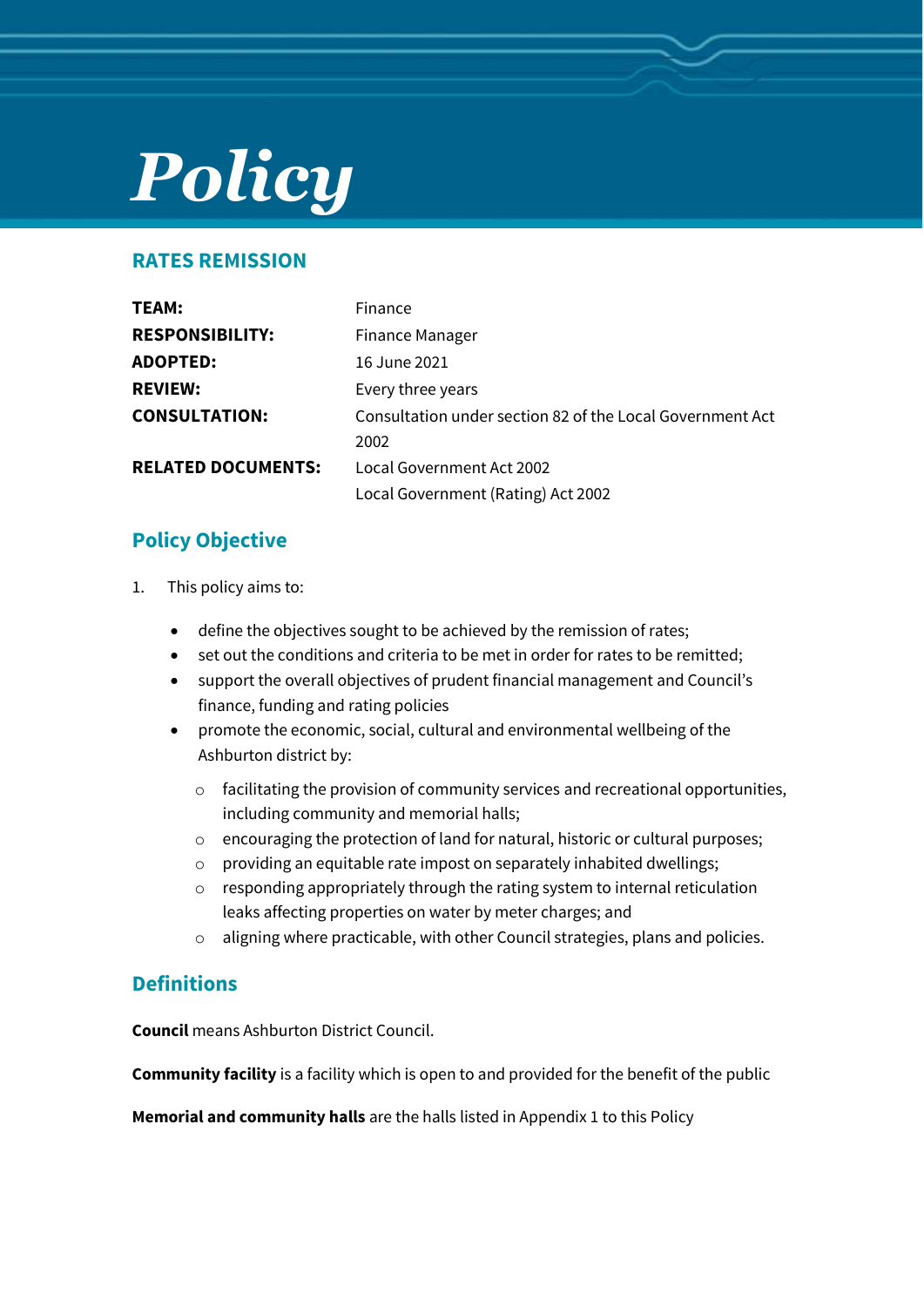# **Policy Statement**

#### **Community Facilities**

- 2. Council provides for the remission of rates payable by qualifying community organisations if the property is used exclusively to provide community services, facilities and recreational opportunities for the residents of the Ashburton District.
- 3. To qualify for the remission of rates the property must be owned by one of the following:
	- Ashburton District Council
	- A registered charitable trust or incorporated society.
- 4. A remission of rates will not be granted to organisations operated for private pecuniary profit.
- 5. The maximum rate remission for qualifying community facilities will be 50% of total rates (including targeted rates such as water and sewerage, but excluding water by meter charges and stockwater rates).

## **Separately Inhabited Dwellings**

- 6. Council provides for the remission of rates payable on residential rating units which include a separately inhabited part that is occupied by a dependent family member of the owner of the rating unit.
- 7. The owner of the rating unit must complete and provide to Council a statutory declaration outlining the conditions above, and this declaration will be effective for three years or until the conditions cease, whichever is earlier. The owner must provide a fresh declaration after each three year period.
- 8. The remission will be for a maximum of the additional inhabited unit (the minor flat or other residential accommodation unit) and includes targeted rates such as water and sewerage.

#### **Memorial and Community Halls**

- 9. Memorial and community halls are considered non-rateable land by the Local Government (Rating) Act 2002, provided they fall within the categories of non-rateable land listed in Schedule 1 to the Local Government (Rating) Act 2002
- 10. Some memorial and community halls do not fall within those definitions. Council wishes to treat them on the same basis as other memorial and community halls.
- 11. Council will provide 100% remission of rates for all memorial and community halls including 100% remission of service rates (targeted rates such as water and sewerage but excluding water by meter charges and stock water rates).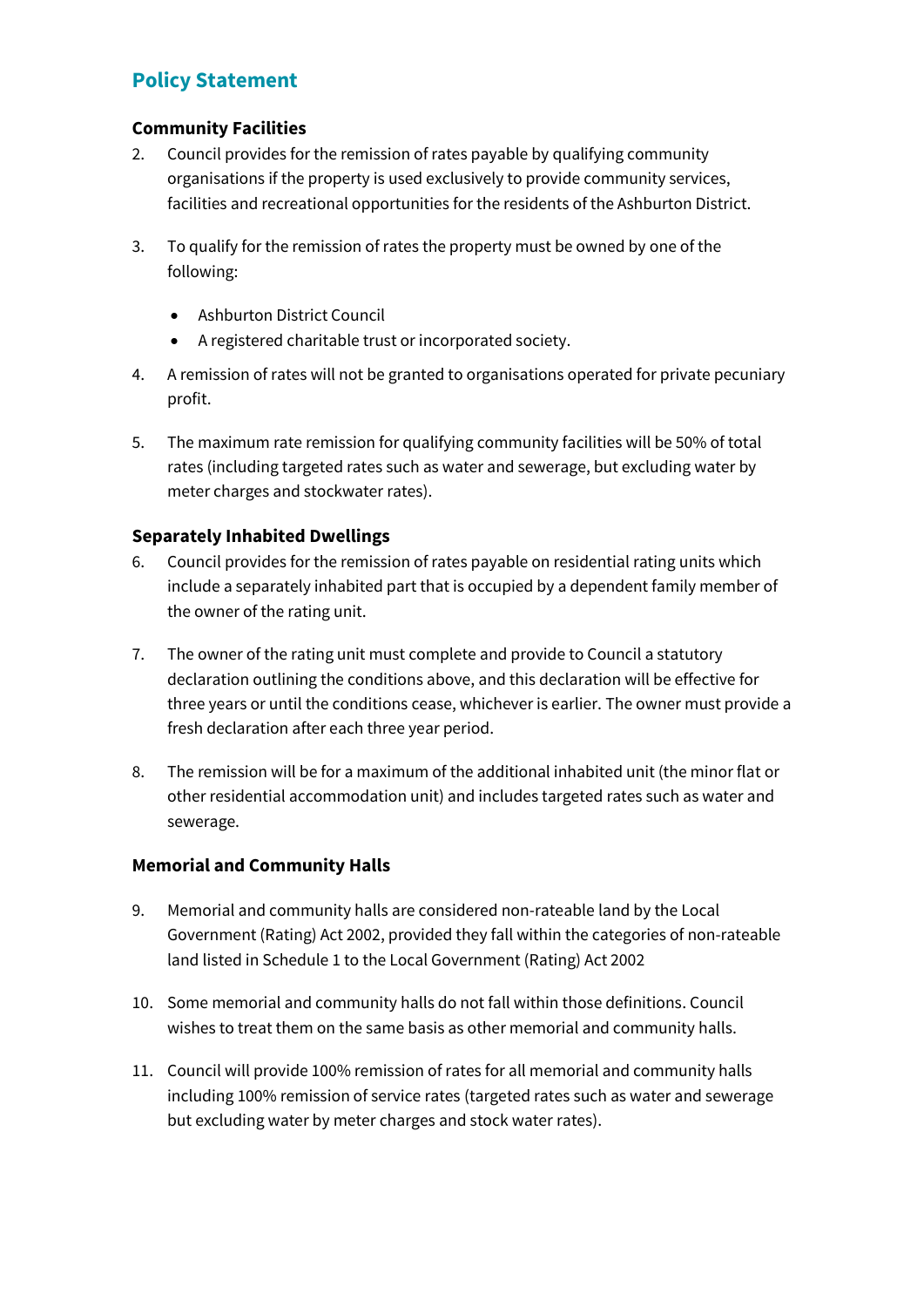### **Properties Protected for Natural, Historic or Cultural Conservation Purposes**

- 12. Council provides for the remission of rates on land or buildings with cultural, natural or historic heritage that is recognised in the Ashburton District Plan or legally protected by:
	- A heritage covenant under the Historic Places Act 1993
	- A heritage order under the Resource Management Act 1991
	- An open space covenant under the Queen Elizabeth the Second National Trust Act 1977
	- A protected private land agreement or conservation covenant under the Reserves Act 1977
	- Any other covenant or agreement entered into by the owner of the land with a public body for the preservation of existing features of land, or of buildings, where the conditions of the covenant or agreement are registered against the title to the land and are binding on subsequent owners of the land.
- 13. The maximum rate remission for qualifying properties will be 50% of the rates payable on the protected portion of the land only (including targeted rates such as water and sewerage, but excluding water by meter charges and stock water rates).

#### **Remission and Postponement of Rates on Māori Freehold Land**

14. Council does not provide for the remission or postponement of rates on Māori freehold land, unless the application qualifies under another remission provision detailed in this policy.

#### **Remission on Water Rates**

- 15. Council may agree to a remission or part remission of water by meter charges in situations where the amount due is clearly the result of a fault (leak) in the internal water reticulation serving the rating unit.
- 16. The ratepayer will remain liable for the full charge of their normal water consumption based on past water consumption.
- 17. A remission may be made on excess charges due to leakage for one billing period only. The applicant must provide evidence that that the leak has been fixed

#### **Remission of Rates Penalties**

- 18. Council may agree to the remission of rates penalties (excluding annual penalties) where payment has been late due to significant family disruption, death, illness, accident or genuine mistake.
- 19. Rates penalties on single rates instalments (excluding annual penalties) may also be remitted as part of an agreed repayment plan for ratepayers with significant arrears as a result of financial hardship or difficulties.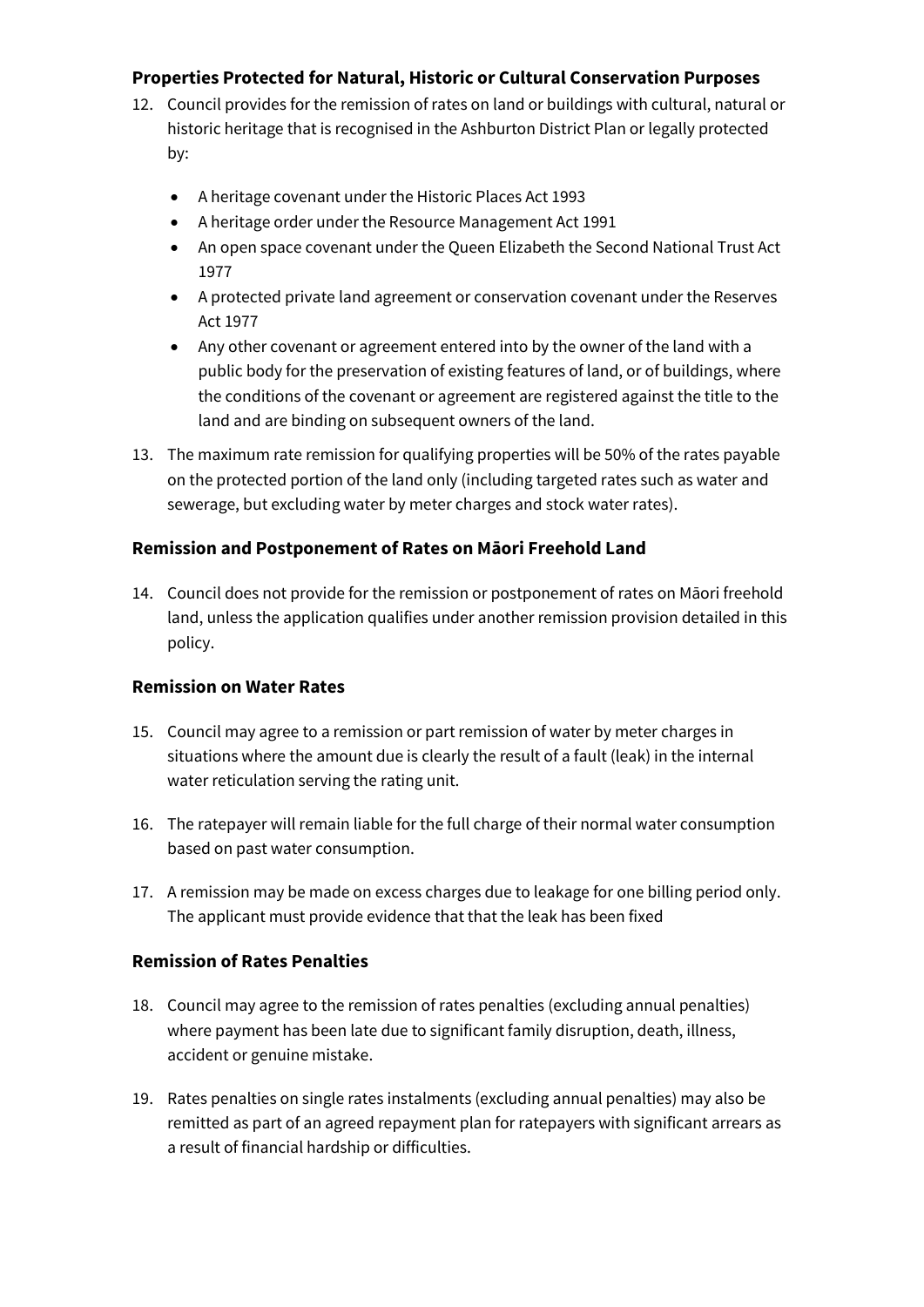- 20. Council will only consider one remission of rates penalties per applicant within a 24 month period, applicable to a single rates instalment (three-monthly).
- 21. Penalties resulting from Council error will be remitted.

### **Application and Consideration**

- 22. Applications (other than those under clause 23) received during a rating year will apply to the following rating year, and such applications will not be backdated. Applications under clause 23 will apply to the rating year where leakage has occurred. Where leakage has spanned two rating years, Council may remit excess charges in two years but in no case for a period greater then twelve months.
- 23. Council will grant a maximum of one rates remission for any one rating unit, in any one financial year, unless there has been a Council error. This does not apply to remission of rates penalties.
- 24. Applications for the remission of rates must be made either in writing, via an online form, or over the phone. Evidence or additional documents may be required. Applications may require a statutory declaration.
- 25. Decisions on the remission of rates will be made by officers with the appropriate delegations. Applicants will be notified of any decision in writing within 30 days of application.
- 26. In granting remissions under this policy, Council may specify certain conditions before a remission will be granted. Applicants must pay any remitted rates if the applicable conditions are not met.

#### **Monitoring and Review**

- 27. Remissions granted under this policy will be reviewed at least once every three years as part of the Councils Long Term Plan.
- 28. Ratepayers receiving rates remission under this policy must notify Council of any changes in their situation that may alter their eligibility for ongoing remission.
- 29. Council will cancel a remission granted under this policy if it is found a property no longer qualifies for rates remission.